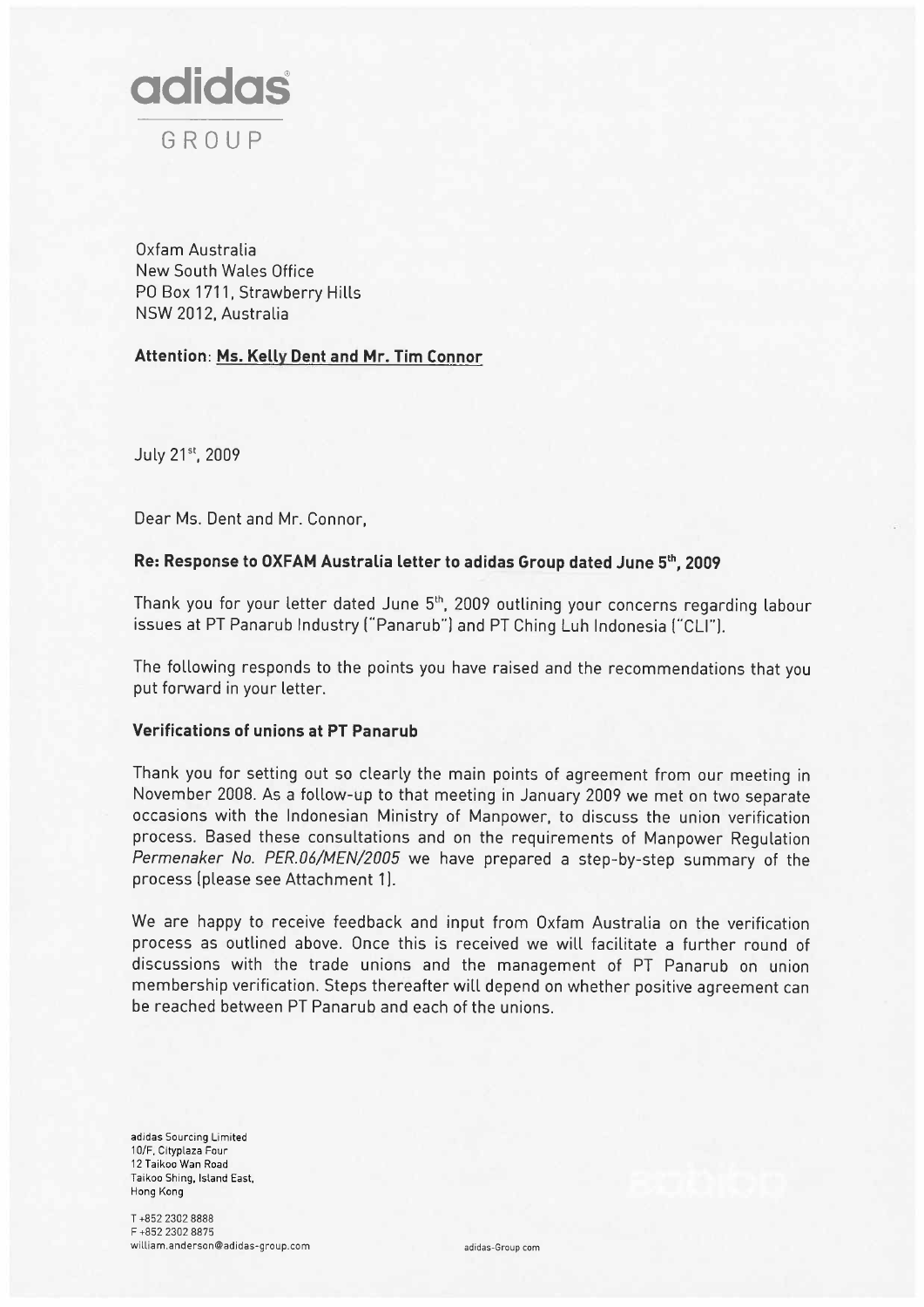

page 2

### The reinstatement of the SBGTS Union leader at PT Panarub

When it comes to industrial disputes you will be aware that our standard practice is to encourage factory management to resolve such matters internally, using available grievance mechanisms. Failing this, we expect the parties to the dispute to use government mediation/arbitration channels to find a resolution. This was the process followed in the Kosnan dismissal case. We respect the decision of PT Panarub and SBGTS to pursue this dismissal case through the Industrial Court and we understand that several hearings have already taken place, attended by both parties. We believe Tangerang Disnaker's recommendation on reinstatement will carry weight with the Court, which is to reach a decision on this case by mid-August 2009.

Although we can not become involved directly with the court proceedings, we have been monitoring the progress of this case and have had several discussions with Panarub management. As a result, PT Panarub has committed to adidas that, should the ruling call for Kosan's reinstatement, it will accept the Court's decision without further appeaL.

We will continue to closely track the Kosnan case and we will take action if Panarub fails to honour their commitment to abide by the Court ruling. If the Court rules against Kosnan, we will review the fairness and legality of the decision.

We believe the above approach is in line with our obligations under the FLA's code provision for Freedom of Association and Collective Bargaining. We will seek the FLA's views if there is any perceived conflict between the final resolution of this case and the relevant FLA code.

## Continuing to provide information to union leaders to support their efforts to find employment in adidas suppliers

Thank you for your clarifying your request.

To be clear, we do not ourselves wish to be drawn into an exercise whereby we will have to collate and track every job opening that becomes available across our supply chain. We are happy, however, to explore with our suppliers the possibility of posting information onto an established online recruitment site. This would enable former trade union leaders and others to visit the site, to see available jobs. We will examine the practicalities of this and come back to you with our findings.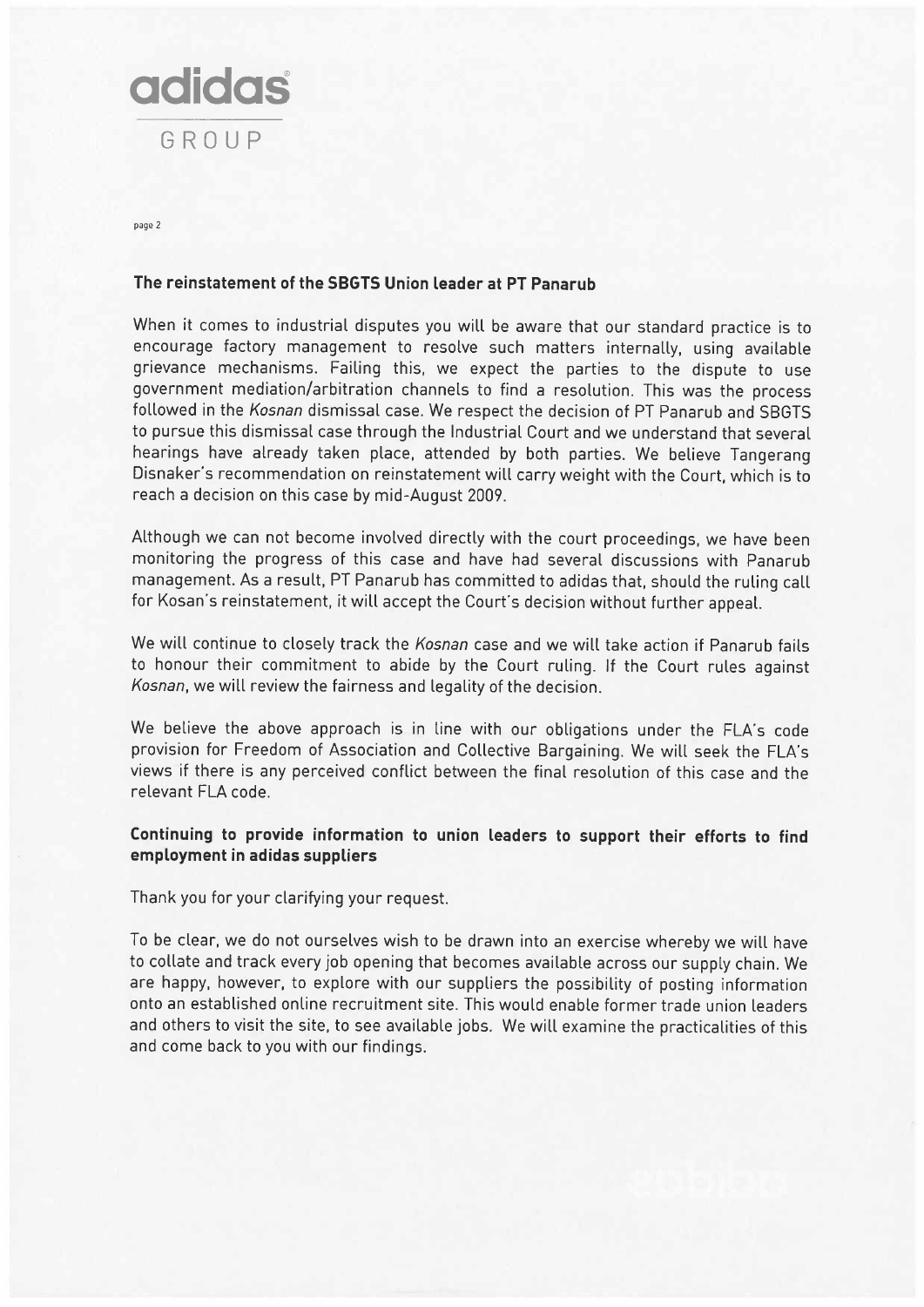

page 3

# Supporting the ex Panarub Perbupas/SBGTS union leaders find employment (Neneng, Hamdani, suwandiJ

We welcome your statement that Neneng will provide us with information to support her alleged payment of a bride at PT Nikomas. The payment of recruitment fees is a breach of adidas Group's Workplace Standard and also contravenes PT Nikomas's internal hiring policy. As we outlined in an earlier letter, having documented evidence will allow us to launch a more in-depth investigation and will help PT Nikomas in their efforts to eradicate this practice from their workplace.

We also note from your letter that Neneng will inform us once she has submitted her job application to CLI. We will check with the factory to ensure her application is received and treated fairly, as we have done for other similar submissions by ex-union leaders.

With respect to the application of Hamdani and Suwandi to CLI, the factory has confirmed that they have received Suwandi's application and his details are posted on their recruitment database. However, the initial feedback from CLI is that Suwandi's experience (in warehouse operations) does not match the current job openings. CLI are looking primarily for workers in Cutting, Stitching and Assembly.

CLI have no record of Hamdani's application. We do not know the reason for this, but we would suggest that Hamdani re-submit his application and inform the SEA team in Jakarta immediately he has done so.

With regards to the applications lodged back in 2007, CLI informed us that at the time they had difficulties in tracking the many thousands of applications they received when the factory first advertised its job openings; a total of 19,000 applications were received. Also, due to the agreed prioritization of ex-Spotec employees, once available positions were filled CLI suspending the processing of other applications.

## Ex-Spotec SBGTs Union leader

As mentioned previously, CLI is currently looking to recruit individuals with experience in Cutting, Stitching and Assembly. As far as we understand, Agus, Heri, Suhardi and Syaiful all have experience in outsole production, which in CLI's view does not make them ideal candidates for this work. Having said this, we have given CLI a very clear message that all applicants must be treated equally and they must be actively considered one merit, where there is a suitable job opening - one that matches their qualifications and experience.